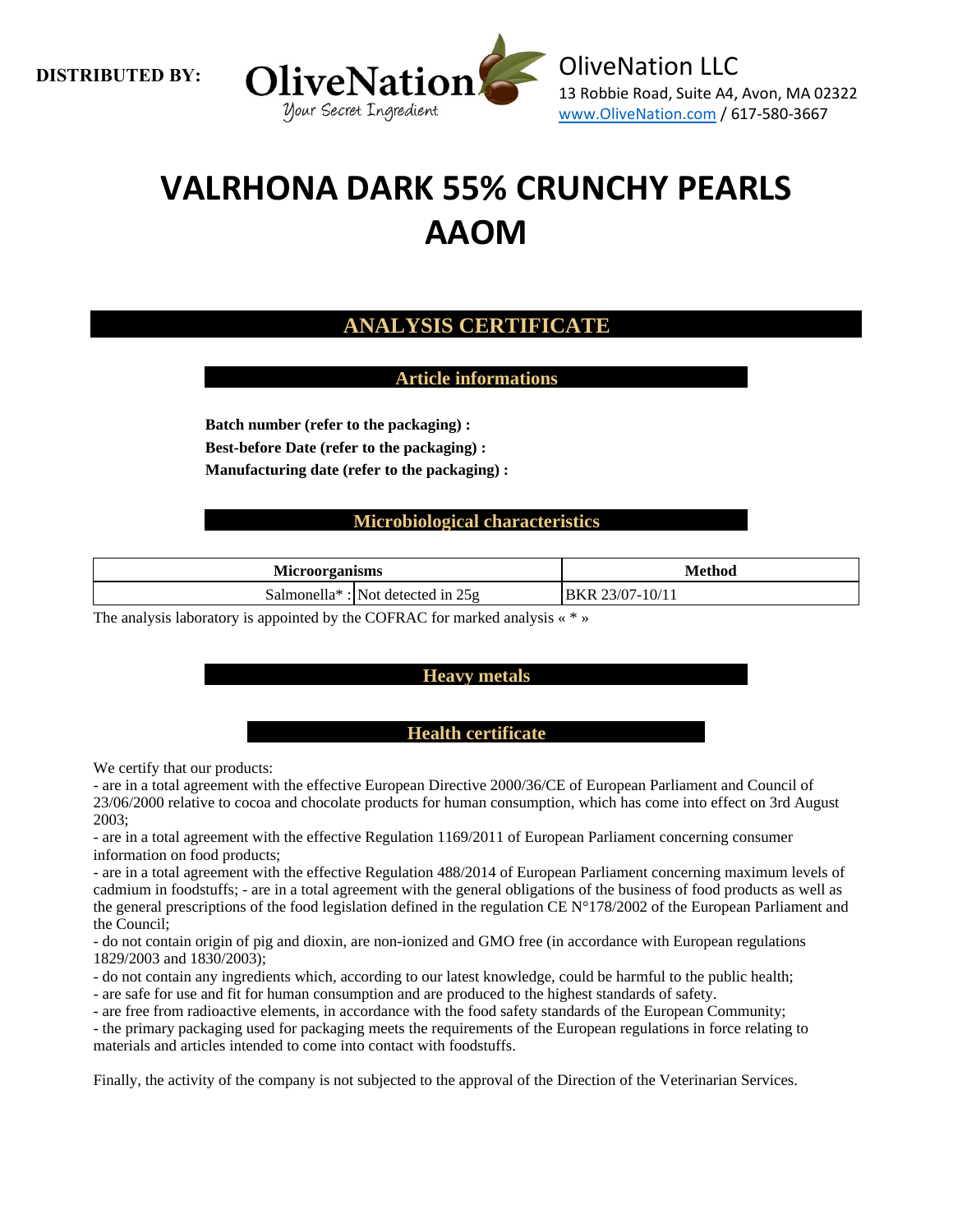**DISTRIBUTED BY:**



# **VALRHONA DARK 55% CRUNCHY PEARLS AAOM**

### **PRODUCTION INFORMATION**

**Description**

**Puffed cereal pieces coated in 55% dark chocolate for a touch of the unexpected and contrasting textures in pastry creations.**

**Legal name & Ingredients list**

#### **Biscuit cereals coated in dark chocolate (55% cocoa minimum,pure cocoa butter).**

Ingredients list:

sugar, cocoa beans, cocoa butter, biscuit cereals 12.5% (WHEAT flour, sugar, WHEAT malt, WHEAT starch, raising agent: sodium bicarbonate (E500ii), salt, cocoa butter, natural flavouring), whole MILK powder, emulsifier: SOY lecithin, natural vanilla extract

| <b>Allergens</b>                                                               |              |  |  |  |  |
|--------------------------------------------------------------------------------|--------------|--|--|--|--|
| <b>Contains:</b>                                                               | May contain: |  |  |  |  |
| gluten, milk, soya                                                             | nuts, egg    |  |  |  |  |
| <b>Composition</b>                                                             |              |  |  |  |  |
| sugar 37.1%                                                                    |              |  |  |  |  |
| cocoa beans 34.9%                                                              |              |  |  |  |  |
| cocoa butter 13.2%                                                             |              |  |  |  |  |
| biscuit cereals 12.5% (WHEAT flour 7.5%, sugar 2.5%, WHEAT malt 1.2%,          |              |  |  |  |  |
| WHEAT starch 0.5%, raising agent: sodium bicarbonate (E500ii) 0.4%, salt 0.2%, |              |  |  |  |  |
| cocoa butter 0.1%, natural flavouring 0.06%)                                   |              |  |  |  |  |
| whole MILK powder 1.8%                                                         |              |  |  |  |  |
| emulsifier: SOY lecithin 0.3%                                                  |              |  |  |  |  |
| natural vanilla extract 0.2%                                                   |              |  |  |  |  |
|                                                                                |              |  |  |  |  |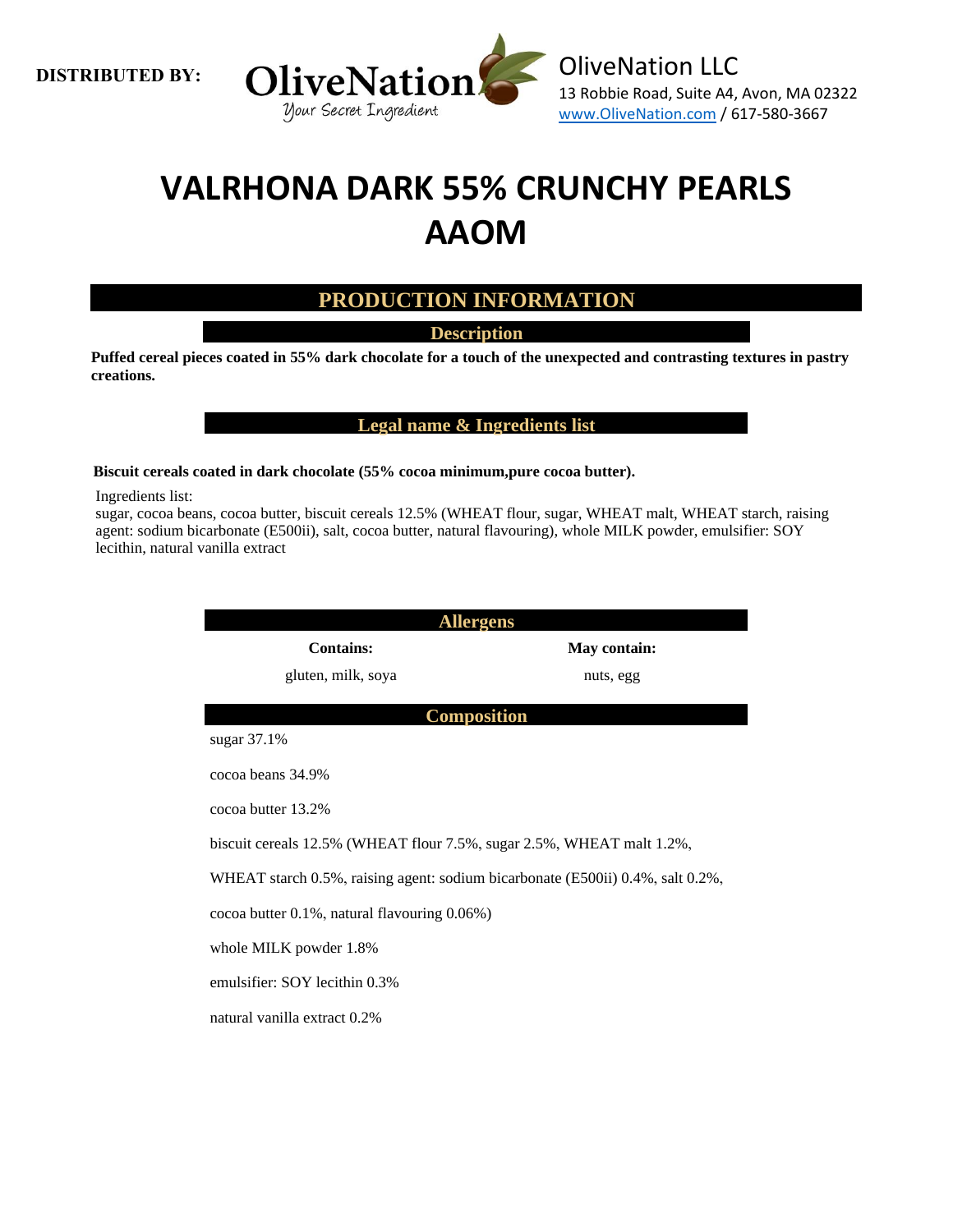

# **VALRHONA DARK 55% CRUNCHY PEARLS AAOM**

| <b>Energy</b> kcal     | 535            | kcal/100g    |
|------------------------|----------------|--------------|
| <b>Energy kJ</b>       | 2,231          | kJ/100g      |
| <b>Protein</b>         | 7.1            | g/100g       |
| Fat                    | 32             | g/100g       |
| of which cholesterol   | 1.55           | mg/100g      |
| of which trans fat     | $\Omega$       | g/100g       |
| of which saturated fat | 20             | g/100g       |
| Carbohydrate           | 50             | g/100g       |
| of which sugars        | 42             | g/100g       |
| of which polyols       | $\mathbf{0}$   | g/100g       |
| of which starch        | $\Omega$       | g/100g       |
| <b>Fiber</b>           | 8              | g/100g       |
| <b>Salt</b>            | 0.38           | g/100g       |
| Sodium                 | 0.15           | g/100g       |
| Calcium                | 40             | mg/100g      |
| <b>Iron</b>            | 3.2            | mg/100g      |
| Vitamin A              | 10.5           | $\mu$ g/100g |
| Vitamin C              | $\theta$       | mg/100g      |
| Alcohol (ethanol)      | $\Omega$       | g/100g       |
| Water                  | 0.8            | g/100g       |
| Ash                    | $\overline{2}$ | g/100g       |
| <b>Energy kcal USA</b> | 551            | kcal/100g    |
| <b>Added sugars</b>    | 40             | g/100g       |

### **Nutritional values for 100 g**

#### **Characteristics**

| Unit size                        | $6 \text{ mm}$ |
|----------------------------------|----------------|
| Content of cocoa butter<br>added | 13 %           |
| Dry matter content of<br>milk    | 2 %            |
| Dairy protein content            | $0\%$          |
| Total cocoa content              | 48 %           |
| Customs code                     | 1905311900     |
| Geographic origin                | France         |